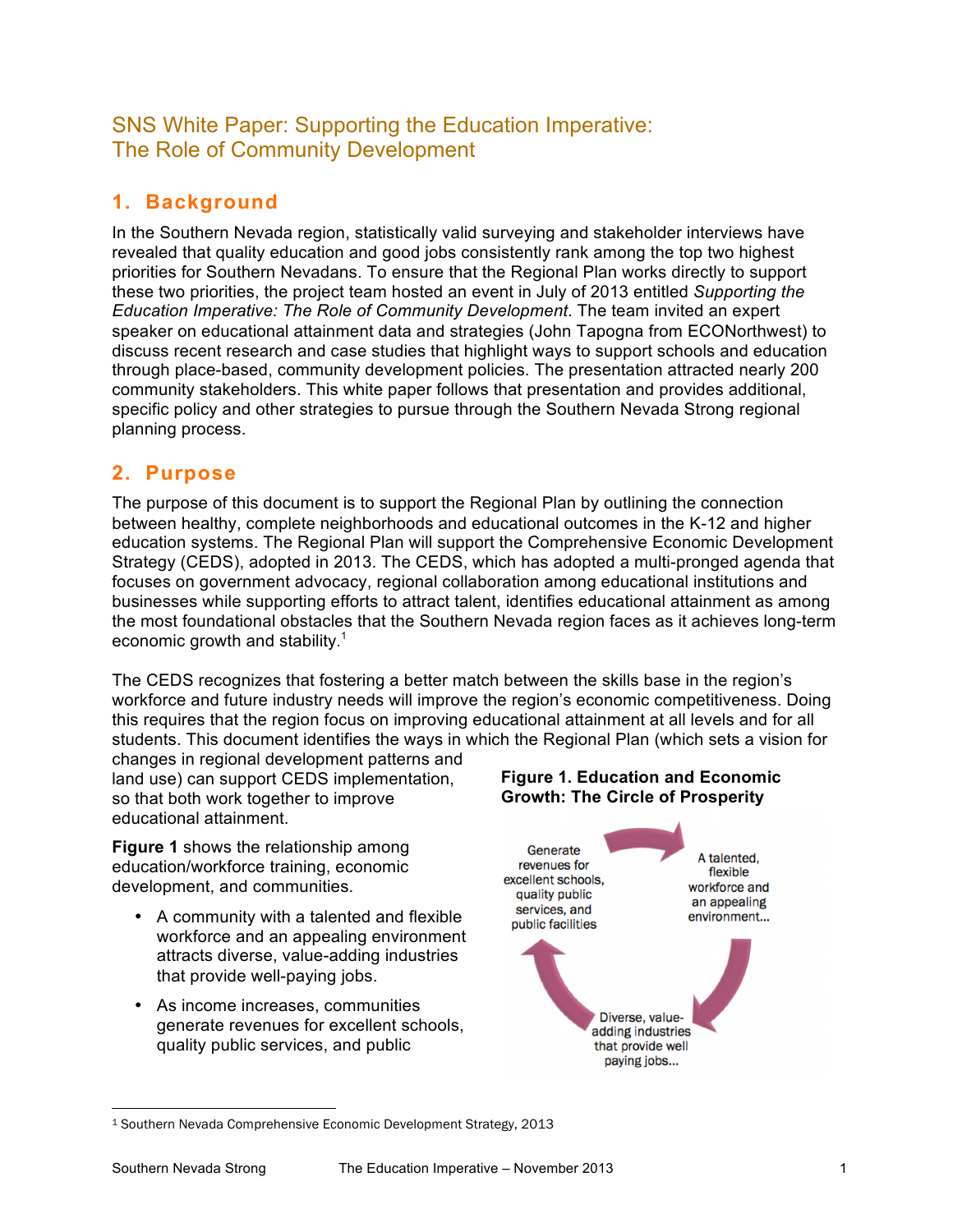facilities, which in turn attract a talented and flexible workforce.

• The more prosperous communities are, the more they tend to invest in education.

To foster economic growth, Figure 1 suggests the importance of considering a range of economic, housing, health, social, and education policies, because all are inter-related. In a time of rising inequality and low social mobility, improving the quality of and access to education has the potential to increase equality of opportunity for people in Southern Nevada.

This document summarizes what we know about structural changes in the future economic base, the kind of workforce that the region will need to meet its economic development goals, and what is currently known about the achievement gap. It has the following sections:

- What kind of workforce does Southern Nevada need to be competitive?
- What is the reality of educational attainment in in Southern Nevada today?
- What role might community development play in supporting educational attainment?
- What policies or activities might the region consider?

## **3. What kind of workforce will Southern Nevada need in the future?**

Globalization and technological changes have caused work patterns worldwide to shift. In the U.S., many jobs have moved overseas, and mechanization has reduced the number of wellpaying, middle-class jobs. This technological change has contributed to sustained gains in GDP per capita, while simultaneously reducing the availability of middle-class jobs. Many middle-skill jobs that provided work for generations of high school graduates have been eliminated, while high-skill and low-skill jobs have been on the rise.<sup>2</sup>

Job growth has been concentrated in occupations that feature non-routine tasks. "The middleskill jobs that survive will combine routine technical tasks with abstract and manual tasks in which workers have a comparative advantage — *interpersonal interaction, adaptability and problem-solving*."<sup>3</sup> Labor economist Lawrence Katz has referred to those who fruitfully combine the foundational skills of a high school education with specific vocational skills as the "new artisans."

 $\overline{a}$ 

<sup>2</sup> Levy & Murnane, Dancing With Robots: Human Skills for Computerized Work.

<sup>3</sup> Autor & Dorn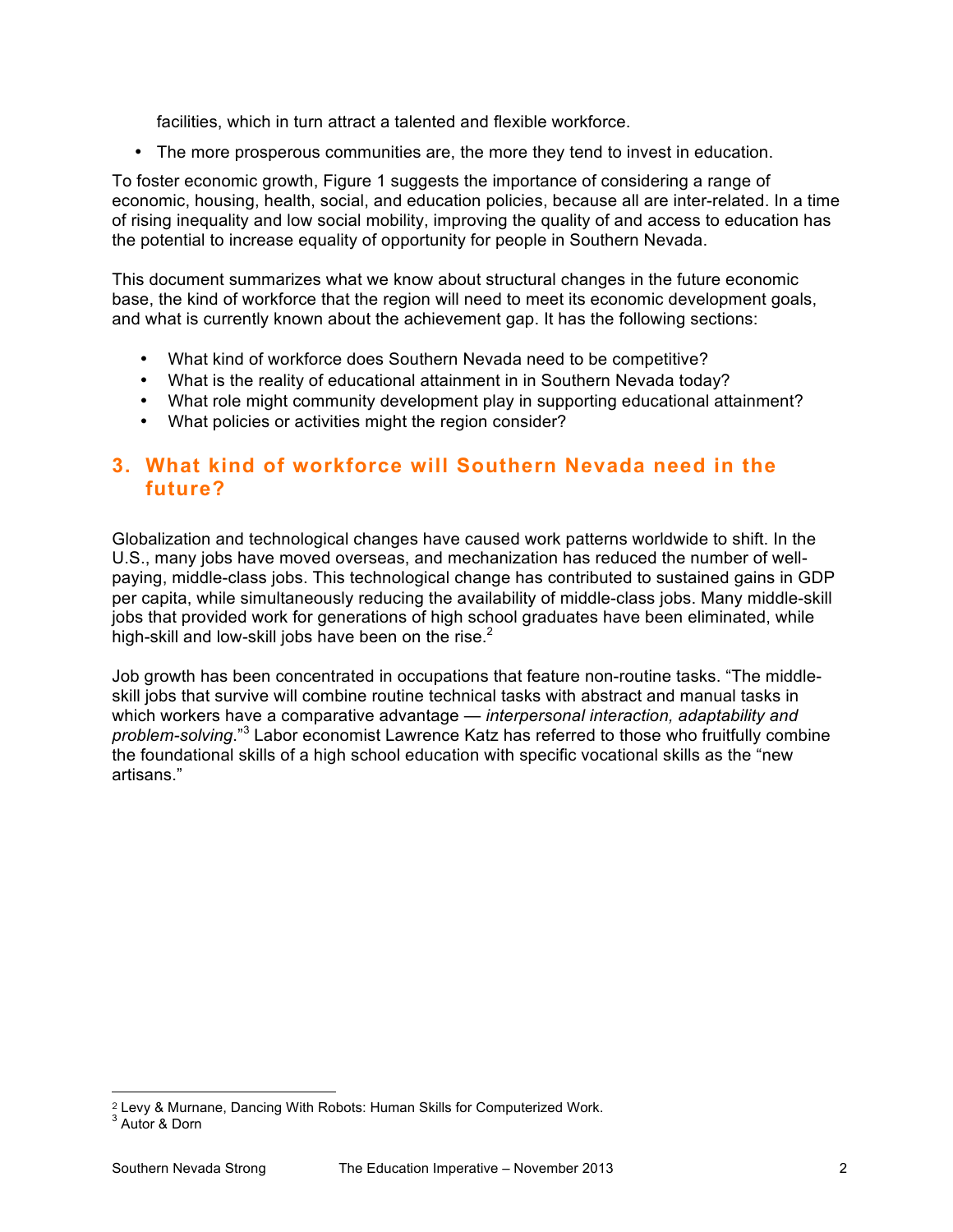

#### **Figure 2. Occupational distribution in 1979 vs. 2009, in order from lowest to highest wage jobs**

Source: Levy & Murnane, *Dancing With Robots: Human Skills for Computerized Work.* Note: Occupation groups listed from left to right in order of increasing average pay.

The need to boost the quality of education is increasing rapidly as a result of technology and innovation. If the supply of skilled workers able to use the technology exceeds the demand, then the wage premium for those skills falls. If the supply of skilled workers is less than the demand, the wage premium rises. In addition, routine work that is done repeatedly in the same way will be replaced by technology if it has not been already.<sup>4</sup> In short, when technology improves, the most successful employees are those who know how to use it, but those employees must be able to keep up with the pace of technological change to stabilize their wages.

To begin to address these and other interrelated economic development challenges, the Southern Nevada region has recently adopted its first ever CEDS: a collaborative regional effort that seeks to "increase cooperation in the community resulting in greater capital investment, talent recruitment, and innovation in technology and entrepreneurship."<sup>5</sup> The strategy seeks to broaden the base of the regional economy while strengthening its core industries, while also addressing workforce development needs. The CEDS identified five key target sectors that "emphasize those jobs with higher earning potential across all skill levels, focus on the more realistic growth opportunities with less focus on the more daunting challenges, and capitalize on geography and location and build on existing local capacities and assets"<sup>6</sup>:

- Tourism, Gaming, and Entertainment
- Health and Medical Services
- Business IT Ecosystems
- **Clean Energy**
- Logistics and Operations<sup>7</sup>

 <sup>4</sup> The Race between Education and Technology. Goldin, Claudia and Lawrence F. Katz. Harvard Press,

<sup>5</sup> Las Vegas Comprehensive Economic Development Strategy, 2013.

<sup>6</sup> Unify, Regionalize, Diversify Revisited: Refining the Brookings Institute Framework.<br>7 TIP Strategies. Las Vegas Comprehensive Economic Development Strategy, 2013.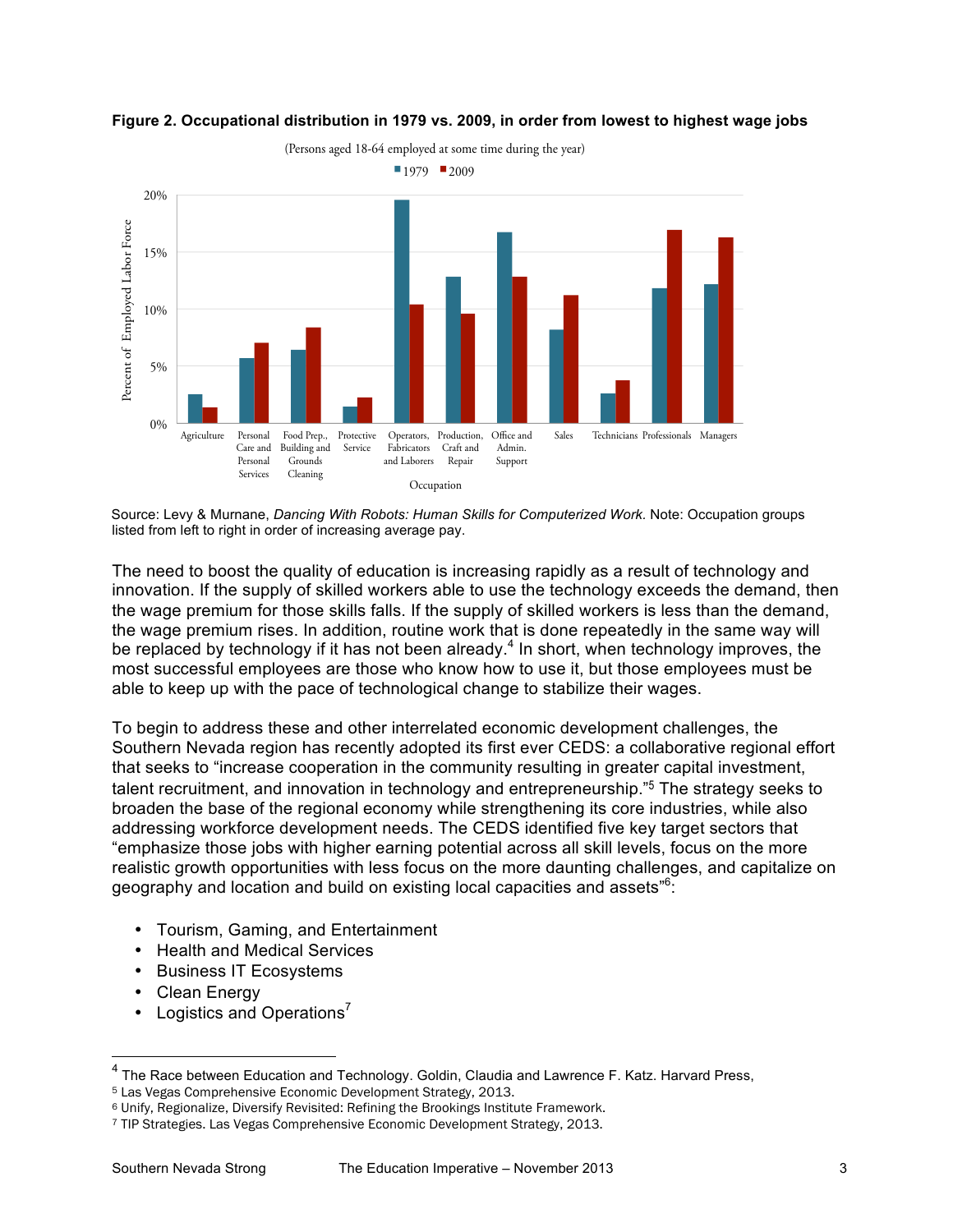The CEDS (and this white paper) recognize that among the keys to success in these industries is developing a workforce that is not just adaptable to new technologies, but knowledgeable and entrepreneurial enough to develop new technologies.

# **4. What is the reality of educational attainment in Southern Nevada today?**

While the research in this white paper does not constitute a comprehensive scan of all the region's educational programs and attainment data (there are undoubtedly bright spots and successes that are worthy of notice), overall, the patterns are troubling for a region that is looking to increase its competitiveness for future jobs growth. Three major patterns suggest that increased investment in the region's schools will be critical to its ability to create a resilient economy in the future:

- 1. Educational attainment lags behind national averages, limiting the region's competitive advantages for future job growth.
- 2. Inequities in access to educational opportunities reduce social mobility.
- 3. Patterns of spending on educational programs suggest that the State and the region have not committed to investments in its educational future at the same level as other communities have.

## **4.1 Educational attainment**

Right now, Southern Nevadans as a whole are not keeping pace with national averages for educational attainment, and therefore are not likely to compete well. Figure 3 shows that in Clark County about 15% of working-age adults have not completed high school, 30% have only a high school diploma, 33% have completed some college or an associate's degree, 15% have a bachelor's degree, and 7% have a graduate degree.



**Figure 3. Education Attainment for adults age 25 and over the U.S., Nevada, and Clark County, 2012**

Enrollment data for Clark County parallels the U.S. in most educational categories except higher

Source: U.S. Census Bureau, ACS 1-Year Estimates 2012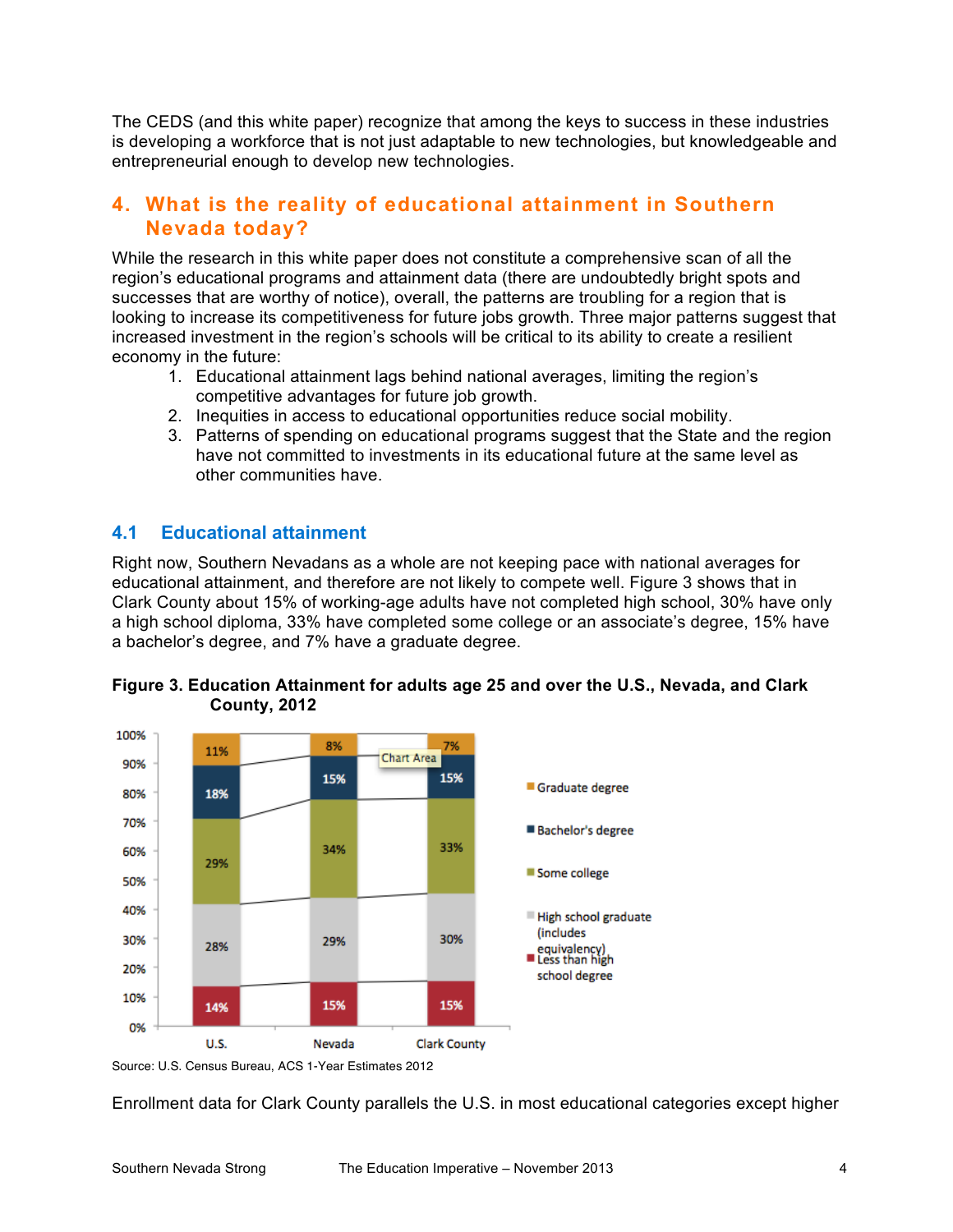education.

- A larger share of U.S. residents is enrolled in higher education programs (8%) than in Clark County (6%). As employers continue to increase their educational and/or certification requirements for workers. If there is a perceived shortage of highly educated workers in the region, it will be considered at a competitive disadvantage.<sup>8</sup>
- Educational attainment levels for Nevada's population echo the same trends seen in the current enrollment statistics. A smaller share of state and county residents (22%) has 4 year degrees as compared to the U.S. average (28%).

# **4.2 Inequality**

Nationally, the difference in the achievement gap between high- and low-income students is at an all-time high, and the region is not immune from these problems. The difference in test scores between the families at the  $10<sup>th</sup>$  and  $90<sup>th</sup>$  percentiles indicates an achievement gap equivalent to about 3 years of educational experience. Between 1970 and 1998, the achievement gap grew by 40%.<sup>9</sup> Researchers have found several trends in the experience of young children in families of different income levels that may affect the achievement gap in the long run:

- **Language in the home.** In one study, the number of words spoken to children varied significantly by family status. On average for the study group, families receiving welfare spoke significantly fewer words to their children than a working-class family. Similarly, working-class families spoke fewer words to their children than professionals. Not only did the number of words vary, but also the type of words used. Lower-income families used more directive words and commands, while higher income families used questions and more interpretive language.<sup>10</sup>
- **Spending.** High-income families spent about seven times more on their children than lowincome families, a gap that has continued to widen since the 1970s. The higher the individual's income, the more they tend to invest in education.<sup>11</sup>

Research and media have identified inequality in access to education as a significant issue for Southern Nevada. For example, Education Week's "Chance for Success" index named Nevada was named the worst place in America for a child to grow up and hope to become "successful." At about the same time, a Brookings Institution report showed significant income disparities between schools in the Las Vegas valley, indicating a severe concentration of poverty geographically, that lead to decreased educational opportunities. The region has one of the lowest graduation rates and standardized test score averages in the nation. Inequality reduces social mobility and limits the talent pool for current and potential future employers.

A 2012 Brookings Institution report compared regional zoning data with school test score data. When comparing standardized test scores across schools in Las Vegas in 2010 and 2011, only 23% of students were low-income in the top-quintile schools, compared to 78% at the bottom quintile schools. The average annual housing cost for the top quintile was \$15,381, compared to

<sup>&</sup>lt;sup>8</sup> TIP Strategies. Las Vegas Regional Economic Assessment. 2012.<br><sup>9</sup> The Hamilton Project, Brookings. Reardon, 2011.<br><sup>10</sup> Meaningful Differences in the Everyday Experience of Young American Children<sup>72</sup>. Hart and Risley, Kansas. 11 The Hamilton Project, Brookings. Duncan and Murnane, 2011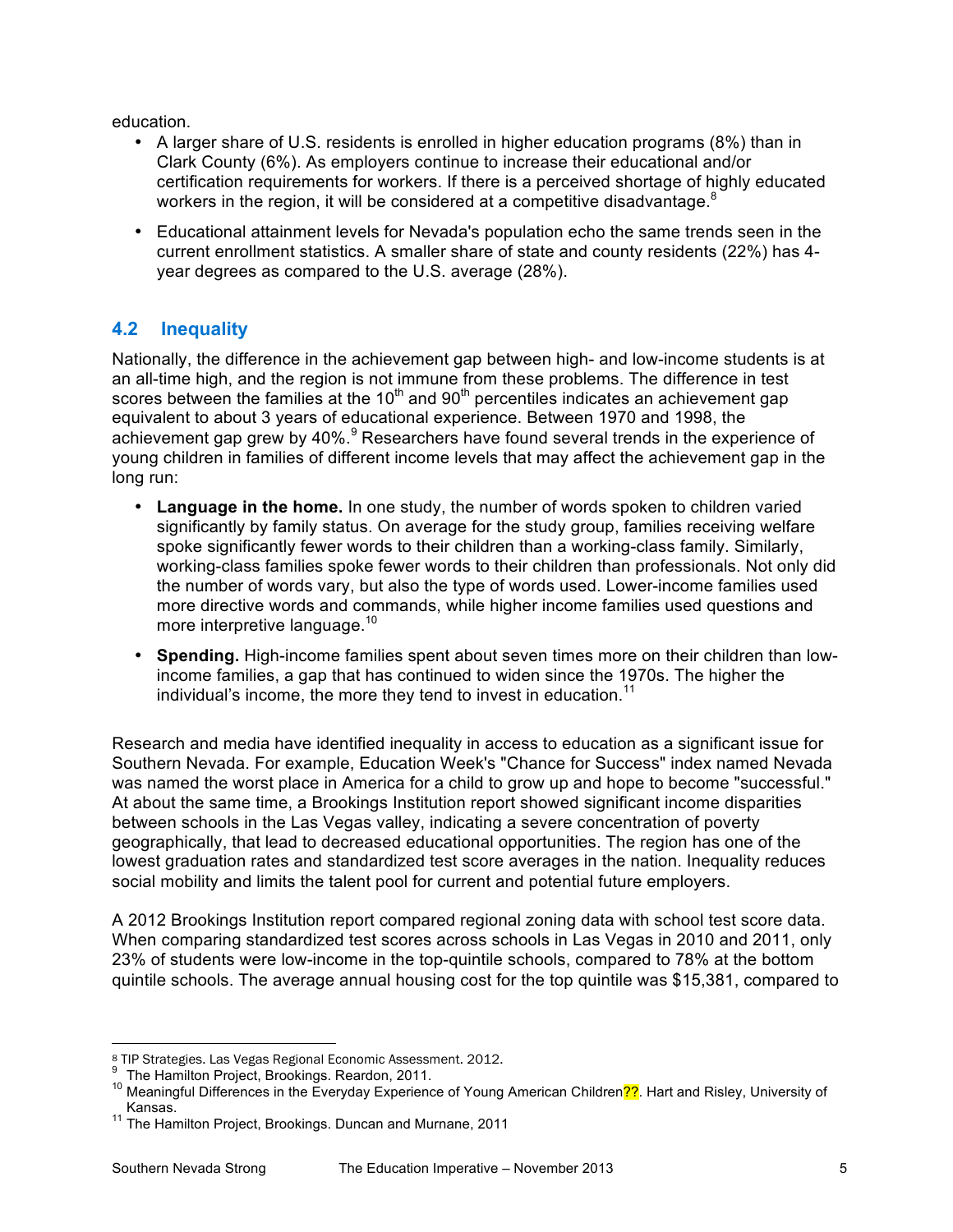the bottom quintile at \$6,840. About 68% of those in the top quintile own their home, while only 43% in the bottom quintile do.<sup>12</sup>

|  |                                                       | Table 1. Comparison of students within top and lowest performing schools across the |
|--|-------------------------------------------------------|-------------------------------------------------------------------------------------|
|  | Las Vegas valley measured by standardized test scores |                                                                                     |

|                       | <b>Top Quintile</b><br>Schools | <b>Bottom</b><br>Quintile<br>Schools |
|-----------------------|--------------------------------|--------------------------------------|
| Low-income            | 23%                            | 78%                                  |
| Average housing cost  | \$15.381                       | \$6.840                              |
| Home ownership        | 68%                            | 43%                                  |
| <b>Black students</b> | 10%                            | 17%                                  |
| Hispanic students     | 20%                            | 68%                                  |

Source: Brookings Institution, 2012

In the Las Vegas metro area, about 34% of low-income students would have to change their zip codes to achieve an equal distribution of low-income students across schools. Housing costs near high-scoring elementary schools are 2.2 times higher than housing costs near low-scoring schools. The average middle/high income student attends a school that ranks 22% higher on state exams than an average low-income student attends. In effect, families are paying for better education by paying for more expensive housing in higher valued neighborhoods. This trend is not uncommon nationally. However, given distortion in the housing market resulting from an unusually deep drop in market values in the most recent recession, which has disproportionately affected lower income families, the problem is exacerbated in the Las Vegas Valley.

For many reasons, including poverty, children in Las Vegas' low-income communities, particularly those who are Black, Latino, and speak English as a second language, face incredible odds for achieving educational success. Berliner (2009) identified six out-of-school factors: (1) low birth-weight and non-genetic prenatal influences on children; (2) inadequate medical, dental, and vision care, often a result of inadequate or no medical insurance; (3) food insecurity; (4) environmental pollutants; (5) family relations and family stress; and (6) neighborhood characteristics. He suggests these factors are "common among the poor" and limit what schools can accomplish on their own. $^{13}$ 

## **4.3 Disinvestment in education**

This section presents data and research that show that: (1) the region's income (which is a key indicator of revenues available to local governments for all government spending) is falling relative to the nation; (2) as a result, revenues to local and State governments are falling; and (3) Nevada has always trailed the nation in spending on education, but given declining revenues, that spending is falling further behind. The combined effect is that, without intervention, even fewer financial resources are available to Nevada schools in the future, so that they can effectively prepare students for the jobs of the future.

Figure 4 shows Nevada personal income per capita expressed as a share of the U.S. average from 1929 to 2011. Nevada's per capita personal income has historically been high relative to national averages, but has declined as a share of the U.S. average from the 1940s until the

<sup>&</sup>lt;sup>12</sup> "Housing Costs, Zoning, and Access to High-Scoring Schools." Jonathan Rothwell. April 19, 2012. Brookings.<br>http://www.brookings.edu/research/papers/2012/04/19-school-inequality-rothwell.

http://www.brookings.edu/research/papers/2012/04/19-school-inequality-rothus-<br><sup>13</sup> The Las Vegas Promise Neighborhood Initiative: A Community-Based Approach to Improving Educational Opportunity and Achievement, 2013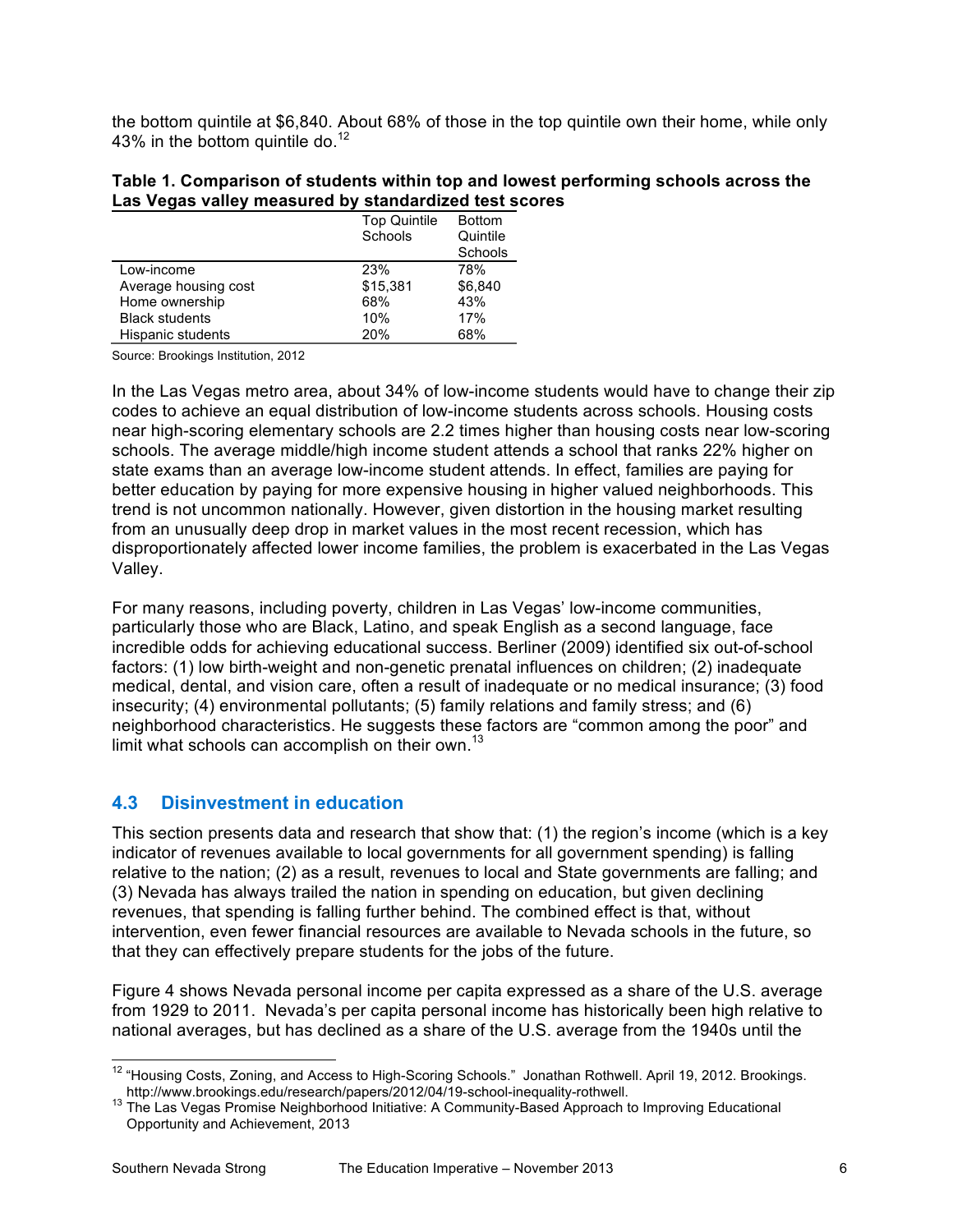2000s. However, it did not fall below the average until 2008, and the trend is continuing downward.





Figure 5 shows combined state and local revenues expressed as a share of personal income in Nevada from 1977 to 2011. In general, both have remained stable when measured as a share of personal income, but given that personal income is declining (see Figure 4), in real dollar terms, the revenues are also declining.

Source: ECONorthwest, using data from …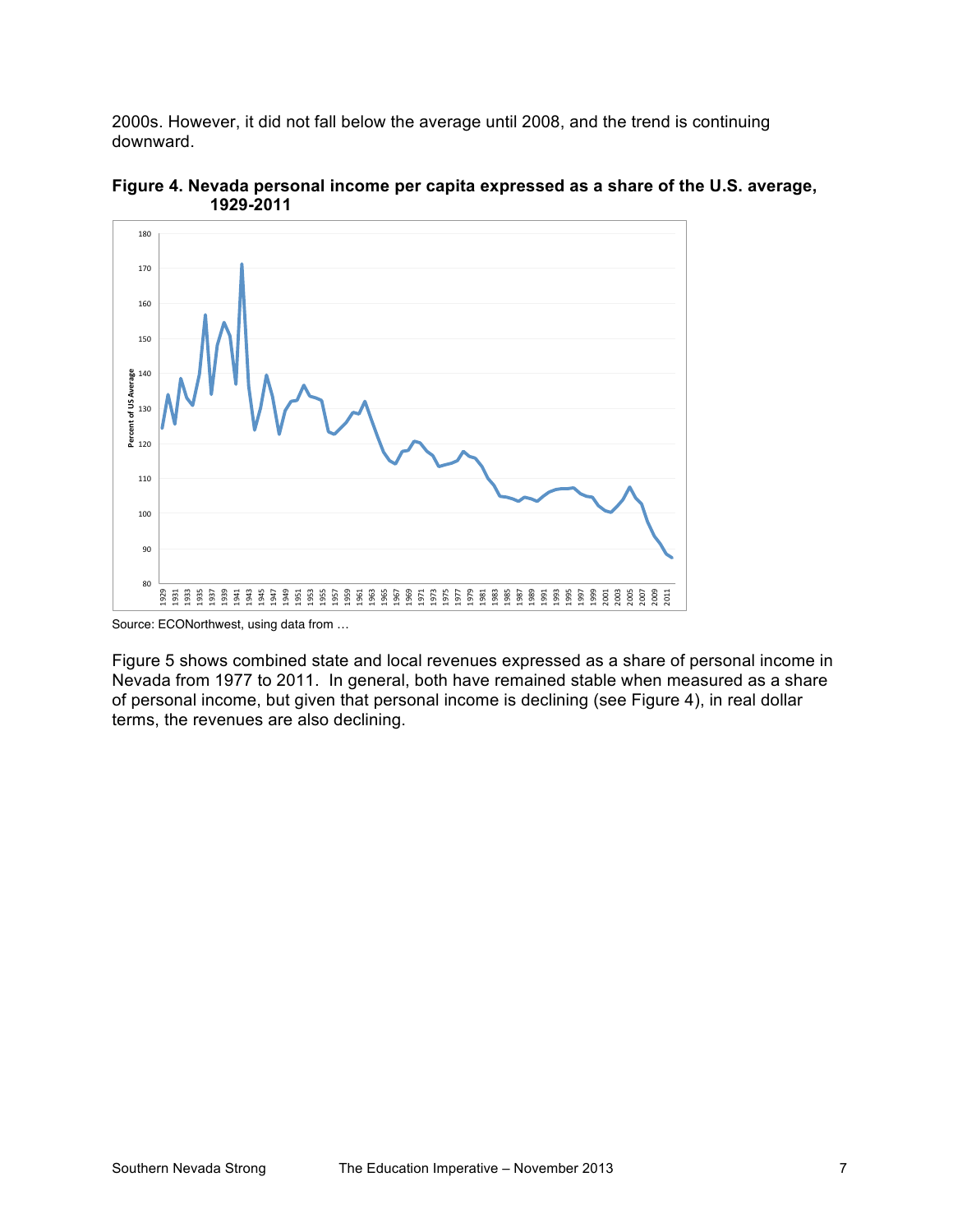

**Figure 5. State and local revenue expressed as a share of personal income, Nevada, 1977-2011**

Figure 6 shows education expenditures expressed as a share of personal income in Nevada and the U.S. from 1977 to 2011. The share that the nation and Nevada residents contribute to education has grown slowly since the 1980s, but Nevada residents consistently spend about 1% less on education than the U.S. average. Again, because personal income is declining, in real dollar terms, the amount available for education has also declined.

Source: ECONorthwest, using data from …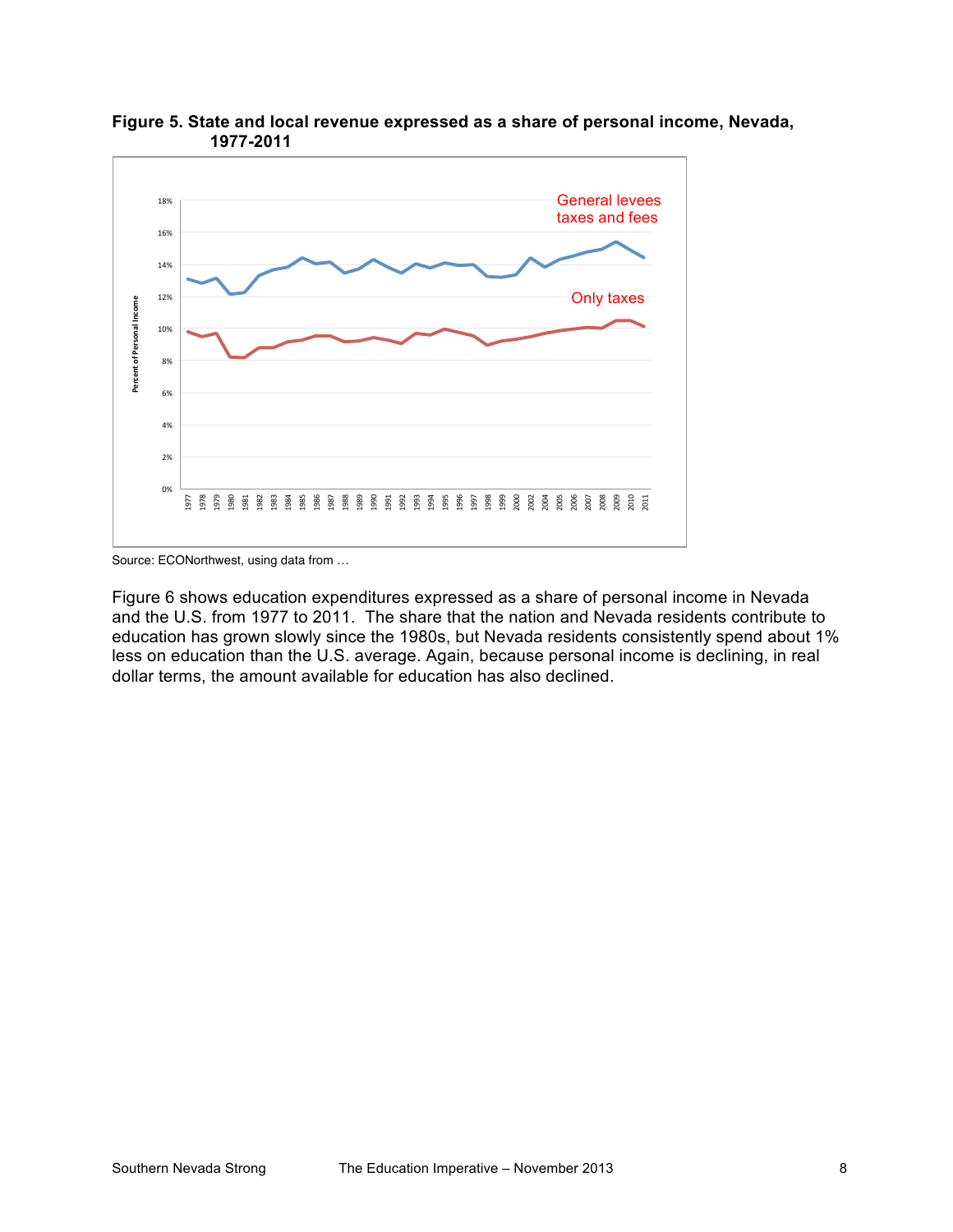

**Figure 6. Education expenditures expressed as a share of personal income, Nevada and U.S. 1977-2011** 

Source: ECONorthwest, using data from …

Figure 7 shows the education expenditures per capita in Nevada and the U.S. from 1977 to 2011. Nevada residents increased their expenditures from a low point of \$1,300 in 1984 to more than \$2,400 in 2008. On average, other places in the U.S. consistently spent more on education, rising from a low point about \$1,500 in 1982 to more than \$2,900 in 2008. Nevada's education spending has declined even more starkly than the nation's as a whole since the 2008 recession.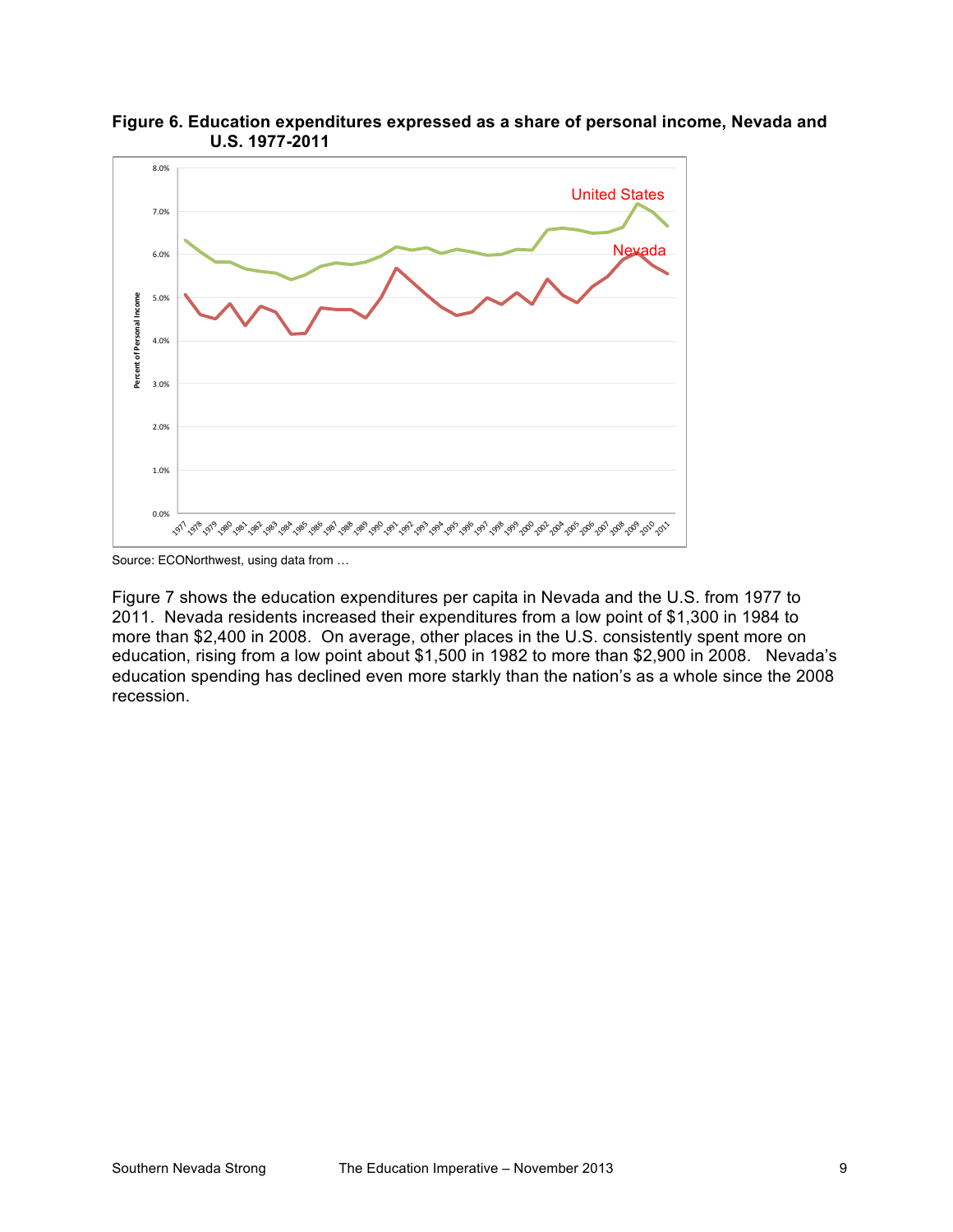

**Figure 7. Education Expenditures per capita, Nevada and U.S., 1977-2011, (2011\$)**

Source: ECONorthwest, using data from …

# **5. What role might community development play in supporting educational attainment?**

One of the key purposes of this white paper is to suggest ways that the regional plan (which sets a vision for community development and identifies policy and other implementation steps help the region move toward that vision) can support the CEDS as it addresses the economic development imperatives it has identified. If improvements to workforce development and educational attainment are one of the CEDS imperatives, what role does community development play in achieving those improvements?

First, there is substantial anecdotal and observed evidence that higher quality communities (when measured in terms of property values) produce higher educational attainment outcomes. Some related data for the Southern Nevada region are presented earlier in this white paper. However, the causal pathways that link community development efforts (interventions that improve the quality of place, such as improved pedestrian access, high amenity open space, or improvements to streetscape) with improvements in measureable student achievement gains have not been well-established in literature. There is no clear evidence that, for example, building a new park or creating a new mixed-use community center will necessarily lead to improvements in graduation rates in adjacent schools.

The literature does, however, tell a compelling story that the achievement gap is established primarily outside of the K-12 schools—in families and communities. As an illustration of this point: family income does not play a role in attainment at very early childhood stages. Early childhood longitudinal survey data suggests that no significant gap in cognitive ability exists among children under the age of one across families of different incomes. Instead, significant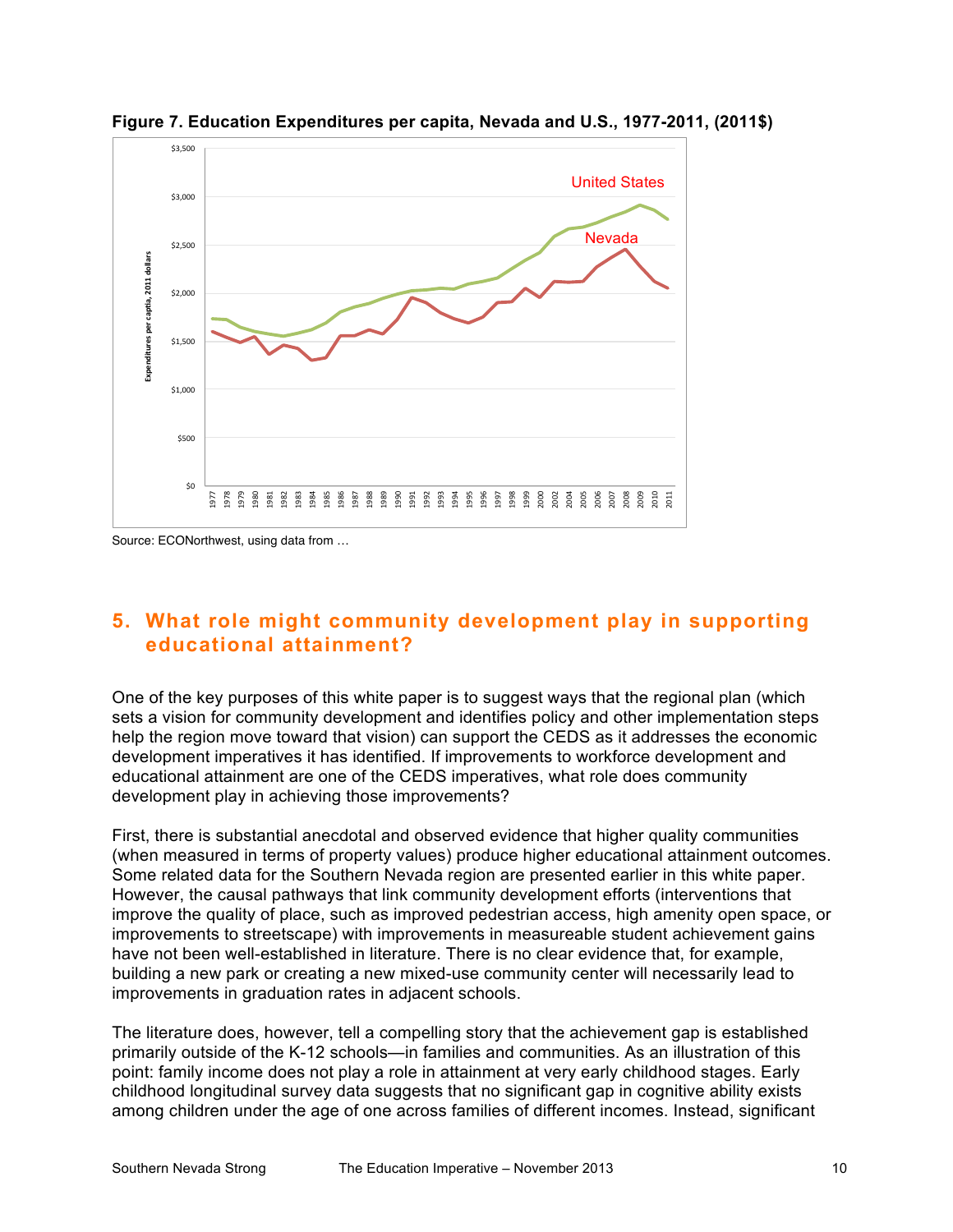cognitive improvements emerge with an additional month of age and for female children in higher income families, suggesting that the differences in later life attainment begin not in the schools, but in the households and communities of very young children.<sup>14</sup> As such, interventions that improve a community and create value for adjacent properties are investments in the "platform" on which educational attainment grows.

This section of the white paper provides additional data and information regarding the interaction among the community learning environment, the achievement gap, and educational attainment.

## **5.1 Studies on the achievement gap**

Opportunities to decrease the gap exist both inside and around the K-12 schoolhouse. Within the classroom, researchers have completed few studies with experimental design, at least in part because ethical issues arise when researchers regarding access even to the experimental interventions designed to improve educational outcomes. According to the literature, early investments in children tend to pay off the most, because the ability to acquire skills at any age depends on skills acquired at earlier ages.<sup>15</sup>

### *Inside the schoolhouse*

To date, interventions within K-12 schools have done little to appreciably increase or decrease the gap, as shown in **Error! Reference source not found.**. For example, kids who are behind in  $3<sup>rd</sup>$  grade tend to stay the same distance behind through the continuation of their schooling. The literature finds that the most effective interventions are programs aimed at early learners, like full-day kindergarten and The Reading Recovery Program, used throughout New Zealand, and having an exceedingly effective teacher. Though many efforts focus on increasing spending per student, studies show that just increasing spending by 10% per student with no specific direction does not produce an effect.

### **Figure 8. Effect size of selected in-school interventions**

<sup>&</sup>lt;sup>14</sup> The Hamilton Project, Brookings. Fryer and Levitt, 2013.<br><sup>15</sup> J. Heckman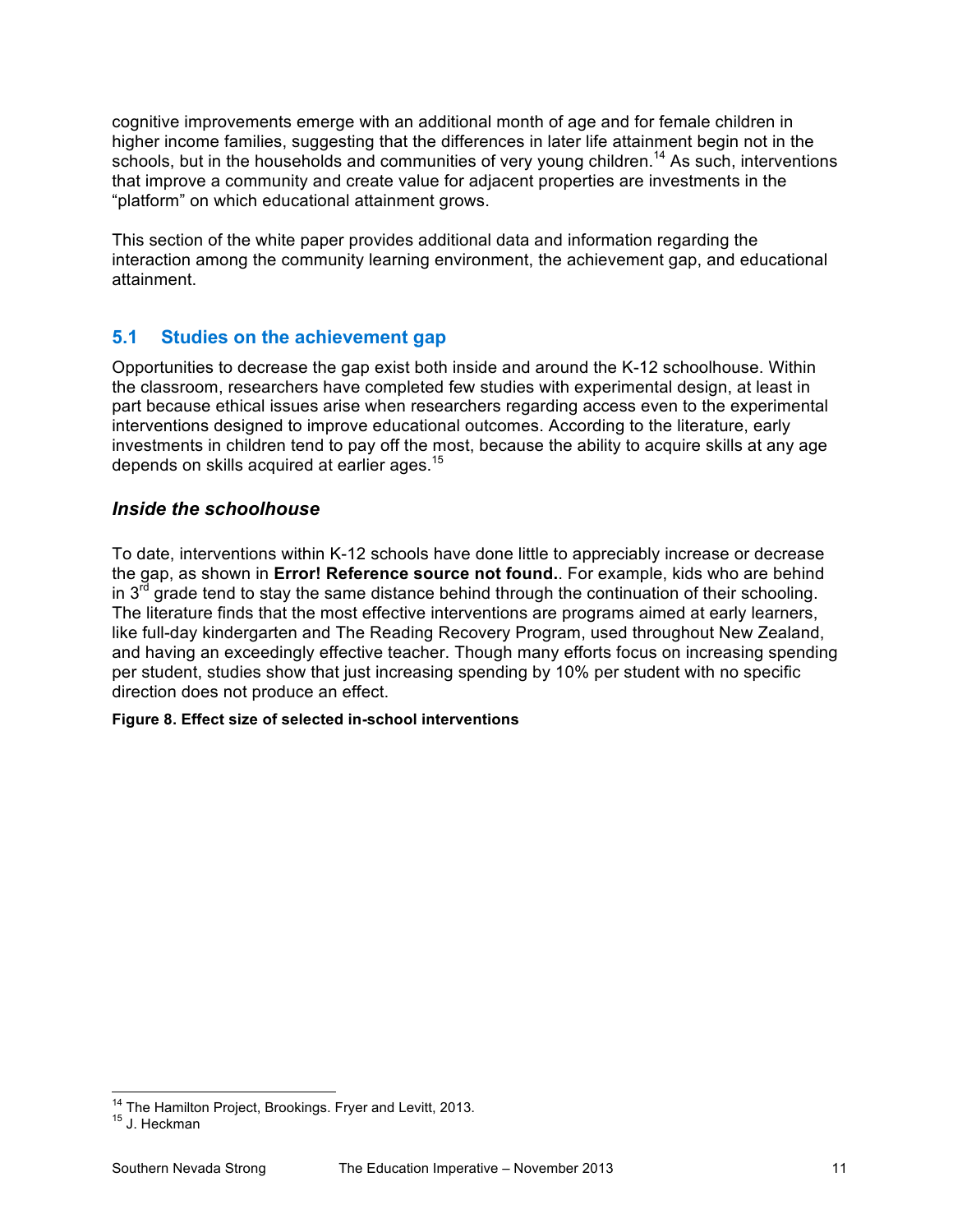

**Figure 8. Effect size of selected in-school interventions**

April 2012. Exhibit 1, p. 5; "SDP Human Capital Diagnostic." Los Angeles Unified School District. Fig. 17; "A Dozen Economic Facts About K-12 Education." Hamilton Project. Sept. 2012, Fig 12.

## *Around the schoolhouse*

The achievement gap is established primarily outside of K-12 schools within families and communities. There has been substantial research documenting the significant impact poverty, neighborhood context, and related out-of-school factors such as housing, food security, health care, and family supports have on student learning and achievement.<sup>16</sup> These indicate a more profound effect on student outcomes than in-school interventions and are shown in Figure 9.

<sup>&</sup>lt;sup>16</sup> The Las Vegas Promise Neighborhood Initiative: A Community-Based Approach to Improving Educational Opportunity and Achievement, 2013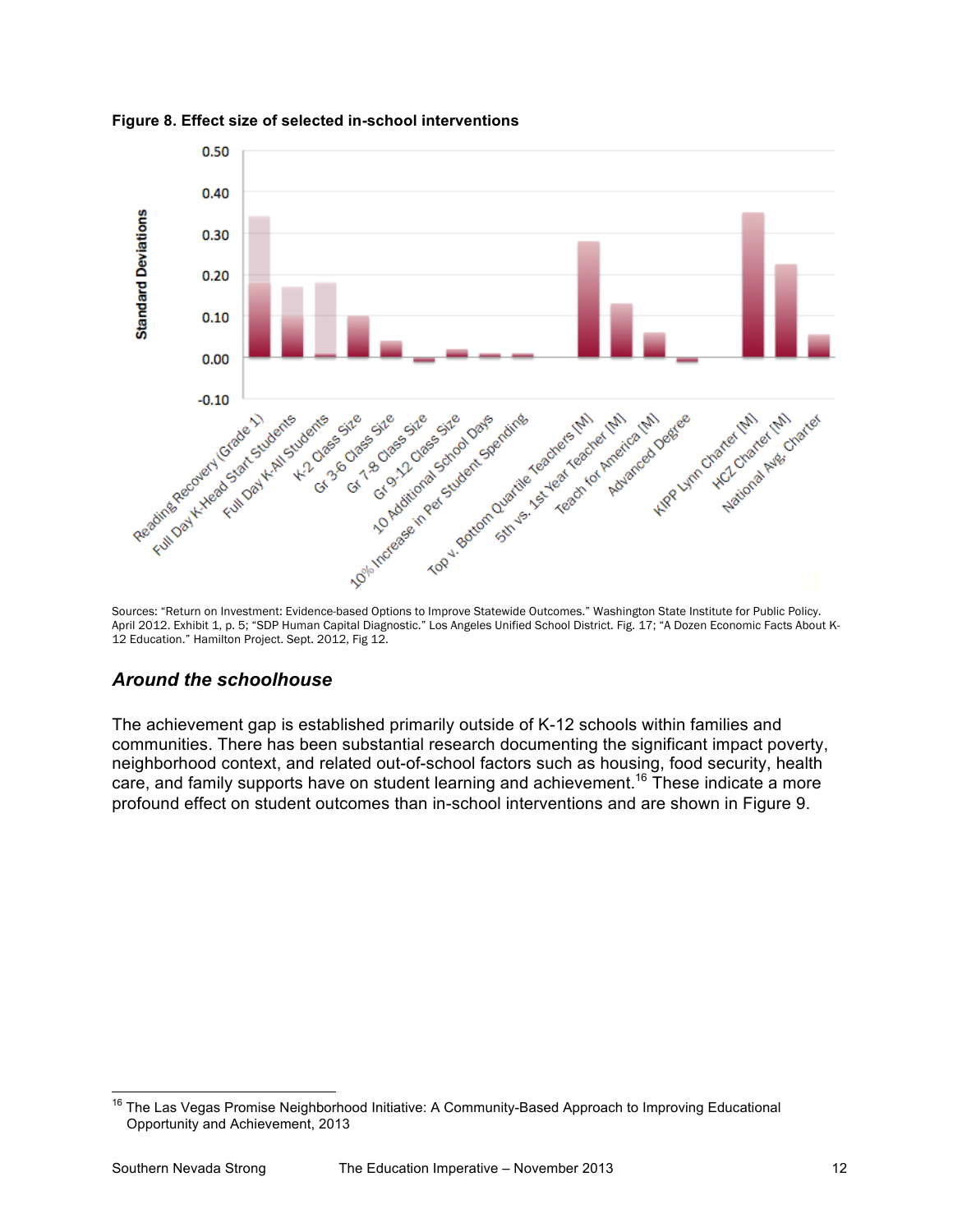

**Figure 9. Effect of Selected Around the Schoolhouse Interventions**

Sources: "Return on Investment: Evidence-based Options to Improve Statewide Outcomes." Washington State Institute for Public Policy. April 2012. Exhibit 1, p. 5; "SDP Human Capital Diagnostic." Los Angeles Unified School District. Fig. 17; "A Dozen Economic Facts About K-12 Education." Hamilton Project. Sept. 2012, Fig 13. Raj Chetty, John N. Friedman, and Jonah Rockoff, "New Evidence on the Long-Term Impacts of Tax Credits," Statistics of Income Paper Series, November 2011, http://www.irs.gov/pub/irs-soi/11rpchettyfriedmanrockoff.pdf; Will Dobbie, Roland Fryer, Jr." Are High-quality Schools Enough to Close the Achievement Gap? Evidence from a Social Experiment in Harlem." NBER Working Paper Series, 2009. Lisa Sanbonmatsu, Jeffrey R. Kling, Greg J. Duncan, Jeanne Brooks-Gunn "Neighborhoods and Academic Achievement: Results from the Moving to Opportunity Experiment." NBER Working Paper Series, 2006. http://www.nber.org/papers/w11909.

# **6. What policies or activities might region consider?**

While it cannot address all of the issues that have been identified in this white paper, the regional plan, which is focused on identifying strategies that improve community character, access, and equity, can improve the educational environment in the communities. It should work collaboratively with CEDS implementation and focus on strategies that: (1) increase opportunities for people of all ages to access educational opportunities; and (2) invest in communities with low performing schools to improve the educational environment in the community.

### *1. Enhance multi-modal transportation opportunities, prioritizing low-income neighborhoods*

One of the most specific and direct strategies to connect people to opportunity is by improving transportation between areas that are most socioeconomically disadvantaged and areas that are provide services and supports. This should include transit service, with a focus on frequency and reliability, as well as improved bicycle and pedestrian access and auto access.

#### *Policy examples:*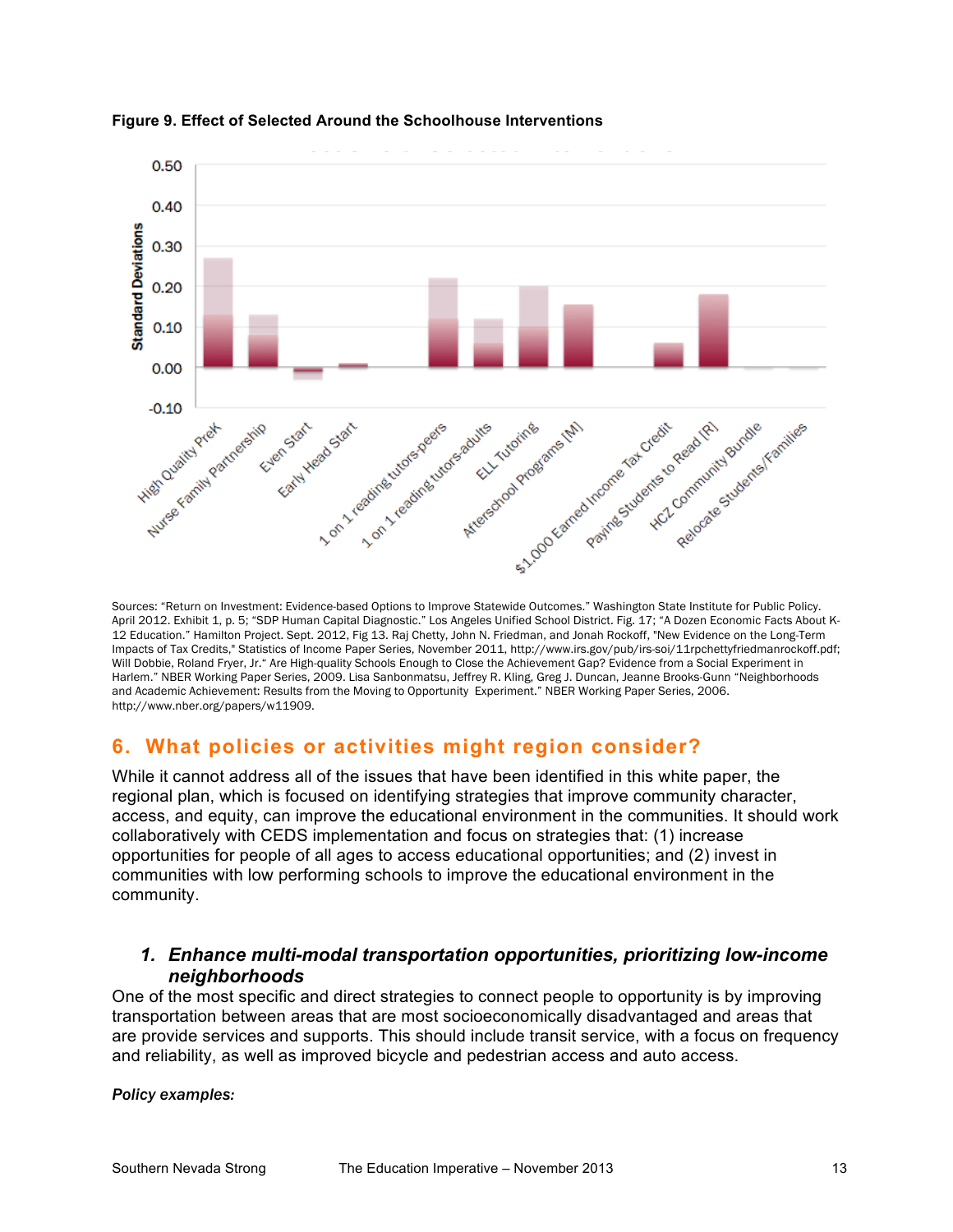- **Create safer routes to schools.** Make investments to promote access to a variety of educational opportunities. Safe Routes to School programs are ubiquitous around the country. The program promotes the practice of bicycling and walking to and from school. Research shows a positive relationship between physical activity and grade point average, rate of learning, and classroom behavior.<sup>17</sup>
- **Identify disconnected communities.** Increase transit service.
- **Concentrate new housing along transit corridors with existing service.**

# *2. Encourage diverse mixed-income housing and neighborhoods, with a focus on urban infill development*

Encourage a mix of incomes within developments and within neighborhoods to decrease income disparities between schools. Diverse housing products create communities that are attractive and accessible to a wide range of income levels and family composition. Additionally, to attract high-quality teachers (an intervention known have a significant affect on learning for all students), the region's neighborhoods should provide the amenities and housing options that teachers will desire. The region should make strategic investments in existing neighborhoods that bolster a community's chance to succeed and lead to new private investments. The current development pattern reflects more opportunities on outer ring suburbs and a policy focus on education will require incentives and an emphasis on urban revitalization.

#### *Policy examples:*

- **Perform context mapping.** Another effective way to identify areas of concerns is to use a context tool. By mapping demographic indicators like share of individuals receiving free and reduced priced lunch with facility indicators like their seismic stability. It can also help illustrate the spatial relationship between facilities that are important to learning outside of the schoolhouse and the schoolhouse.
- **Review the impacts of restrictive zoning on educational achievement.** Restrictive zoning discourages inexpensive housing, driving economic segregation. Nationwide, housing costs near high-scoring public schools are about \$11,000 more per year than near low-scoring public schools. Eliminating exclusionary zoning in most metro areas would reduce the housing cost gap and thereby reduce the test-score gap by an estimated 4% to 7%.18 Research suggests that economically disadvantaged students in schools with low levels of economically disadvantaged students perform better on standardized tests than those in schools with high levels of economically disadvantaged students.<sup>19</sup>

#### *Further research*

• What is the effect of being low-income/minority on a student? How does that affect their ability to learn? How can that be connected to land use issues?

<sup>&</sup>lt;sup>17</sup> "The Relationship between Physical Activity, Weight, and Academic Achievement." Safe Routes to School National Partnership. http://www.saferoutespartnership.org/resourcecenter/research/the-relationship-between-

physical-activity-weight-and-academic-achievement<br>
<sup>18</sup> "Housing Costs, Zoning, and Access to High-Scoring Schools." Jonathan Rothwell. April 19, 2012. Brookings.<br>
http://www.brookings.edu/research/papers/2012/04/19-school

http://www.brookings.edu/research/papers/2012/02/2022/04/2022/04/2022/02/2022/02/2022/02/2022/02/2022/02/2022<br><sup>19</sup> "The Relationship Between Residential Land Use Patterns and the Educational Outcomes of Economically Disadvantaged Students in Texas." Shannon Van Zandt and Douglas F. Wunneburger. Urban Education. August 31, 2010. http://uex.sagepub.com/content/46/3/292.short.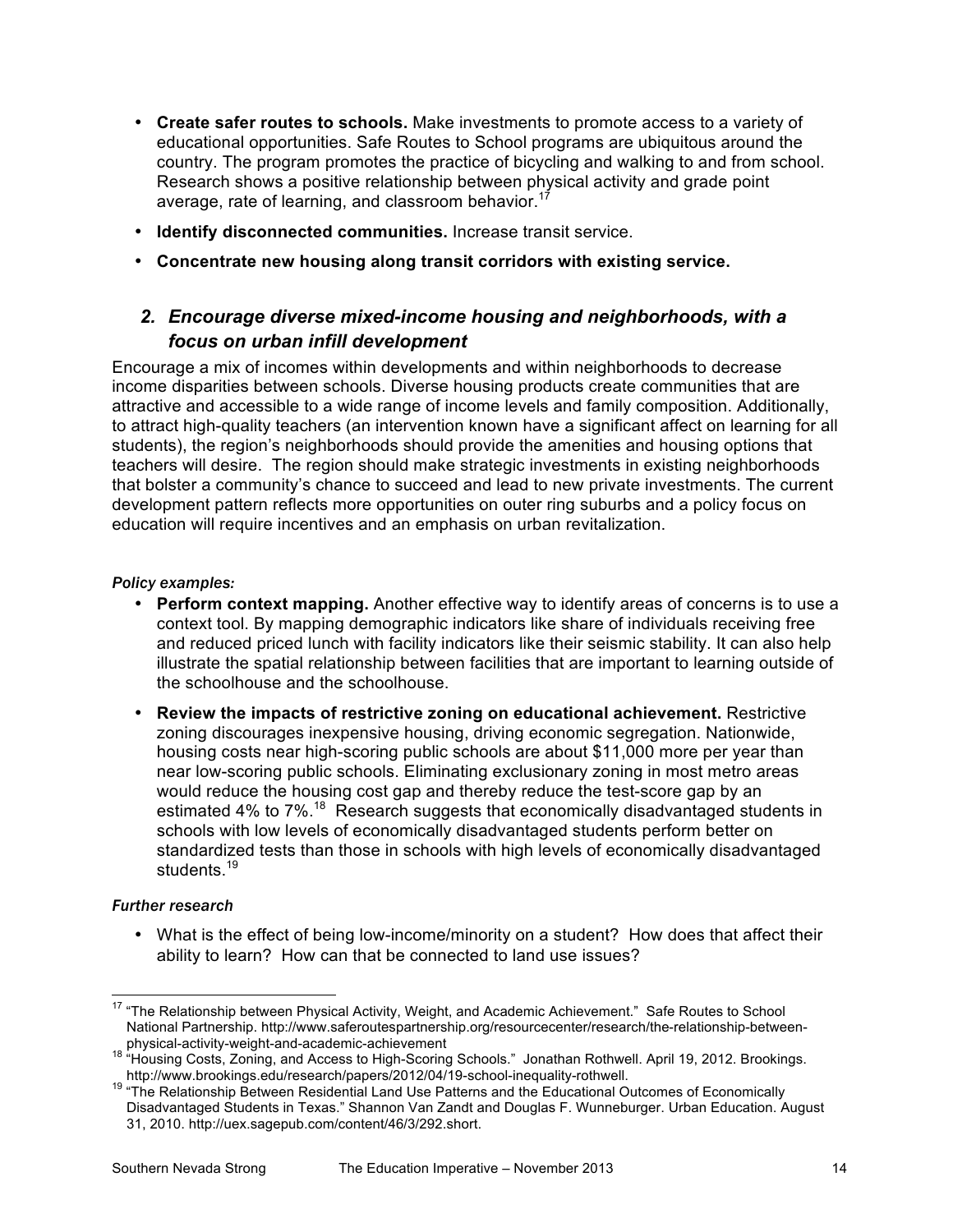- Access to basic services: food, healthcare, other stress/trauma (adverse childhood experiences study)
- $\circ$  Parental support How do you maximize time parents have available to support children? Do low-income parents have all the tools and knowledge they need to support their child effectively? Is there space available to teach them?

### *3. Create economic development opportunities within neighborhoods.*

In addition to connecting disadvantaged communities to access to regional opportunities, localized employment near existing housing areas is also effective. Community development corporations and neighborhood based economic developers are especially well positioned to assess the worker profile of residents in disadvantaged neighborhoods and target efforts in local neighborhoods.

### *Policy examples:*

- **Explore the concept of Promise Neighborhoods.** Promise neighborhoods are a placebased strategy for education reform that aims to significantly improve the educational and developmental outcomes of children and youth in our most distressed communities, and to transform those communities. Funded by the U.S. Department of Education, the Promise Neighborhoods model was inspired largely by Harlem Children's Zone (HCZ) perhaps one of the most popularized examples of a community-based approach to educational improvement and reform. One goal of the program is to develop the local infrastructure of systems and resources needed to sustain and scale up proven, effective solutions across the broader region beyond the initial neighborhood.<sup>20</sup> The proposed neighborhood in Southern Nevada is the Clark County School District Prime 6 Schools Attendance Zone, located in historic West Las Vegas, as the target neighborhood.
- **Employ the Strive** tool. Strive is a framework of civic infrastructure that helps to support individuals from cradle to career. Strive helps pull individuals from various community groups together to develop a vision, evidence-based decisions, and align actors with similar programs. A toolkit provides Strive participants with a way to estimate the likelihood that a  $7<sup>th</sup>$  grader will graduate from high school, enroll in a 2-year postsecondary institution, or enroll in a post-secondary 4-year institution based on their  $7<sup>th</sup>$ grade standardized test math score. The tool can help communities identify who they are serving now and help them think strategically about where they want to focus their efforts in the future.

#### *Further research*

- What are land use policies that can encourage safe neighborhoods with reduced crime?
- How can we foster the kind of infrastructure that encourages safe passage to school via bike, foot, and transit?
- What is the broad inventory of learning spaces (e.g., schools, pre-K centers, libraries, museums, playgrounds) across the metropolitan area?
	- How are these spaces distributed?
	- Where is birth-to-five programming offered across the region?

<sup>&</sup>lt;sup>20</sup> The Las Vegas Promise Neighborhood Initiative: A Community-Based Approach to Improving Educational Opportunity and Achievement, 2013